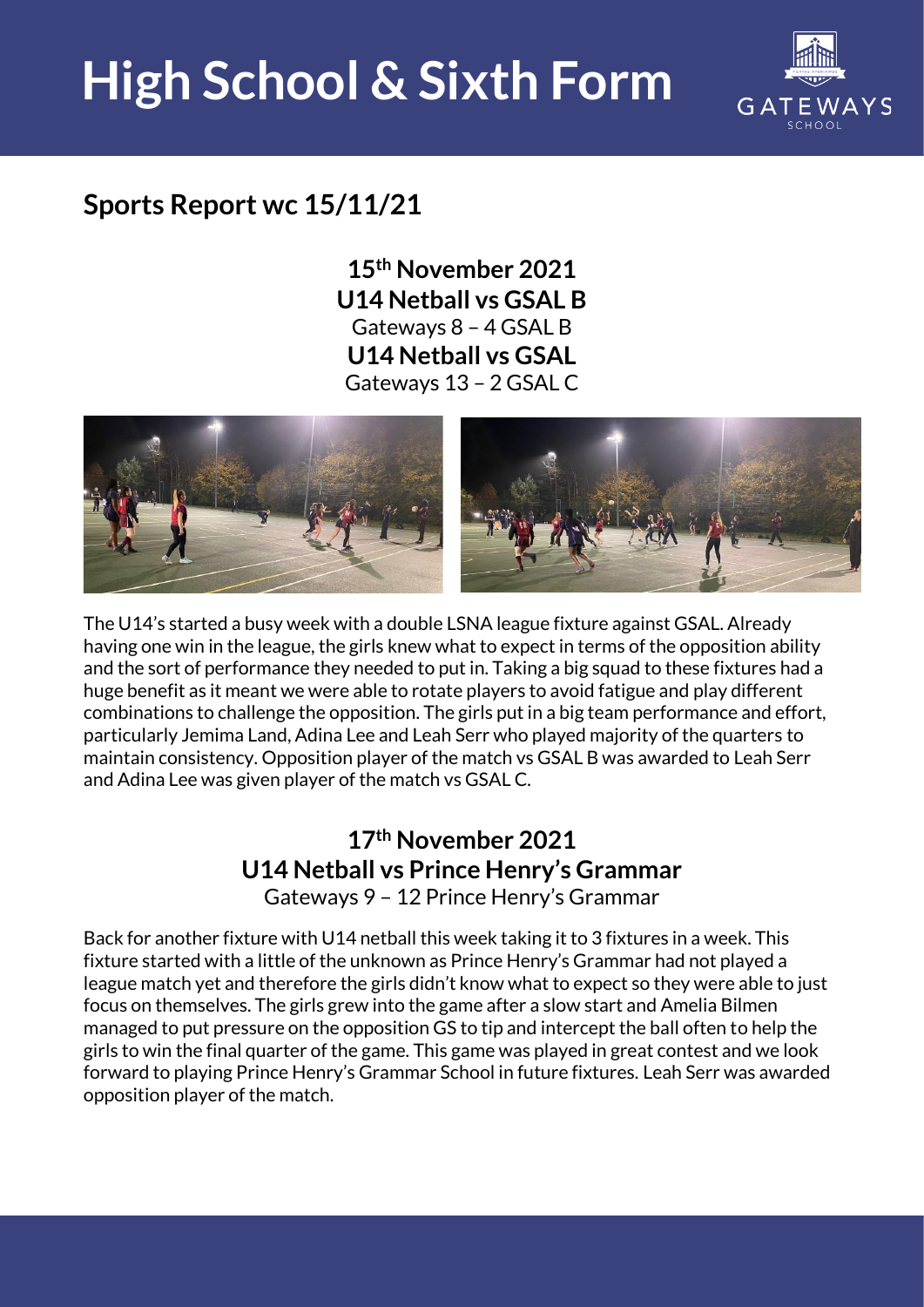### **High School & Sixth Form**



#### **17th November 2021 U15 Netball vs Prince Henry's Grammar**  Gateways 27 - 11 Prince Henry's Grammar



The U15's had their first outing in their netball dresses for another league match. Previous scores highlighted the opposition were strong in attack after scoring 41 goals in a single netball game. The girls went out hard in the first quarter and played the game perfectly by looking after their centre passes and using turnovers wisely for extra goals. Colleen Ray worked hard at WD to put pressure on her opposition to force errors. Lucy Dyer, Millie Edge and Pippa Holmes worked together to move the ball in attack to Izzy Dyer in the shooting circle who rarely missed and therefore, Izzy Dyer was selected opposition player of the match. Well done on another win girls!!

#### **18th November 2021 U15 Netball vs Wolfreton**  Gateways 41 -10 Wolfreton

This game was the 2<sup>nd</sup> round of the Sisters in Sport competition. The girls had a big challenge on their hands before the game started as we had not previously played this school and it was a lot of unknown opposition players. The U15s took on this challenge head on and were more than prepared for the opposition by showing their flare but precision to move the ball at speed through the attack. Lucy Dyer and Izzy Dyer combined effortlessly to push the U15 team well ahead. Elle Johnson, Chloe Brogan, Colleen Ray and Sienna Cooper worked hard in defence to turn over the ball early and limit the number of chances the opposition had. To score 41 goals in a 40-minute netball game is a fantastic effort as we now move onto the next round.

Pic below…